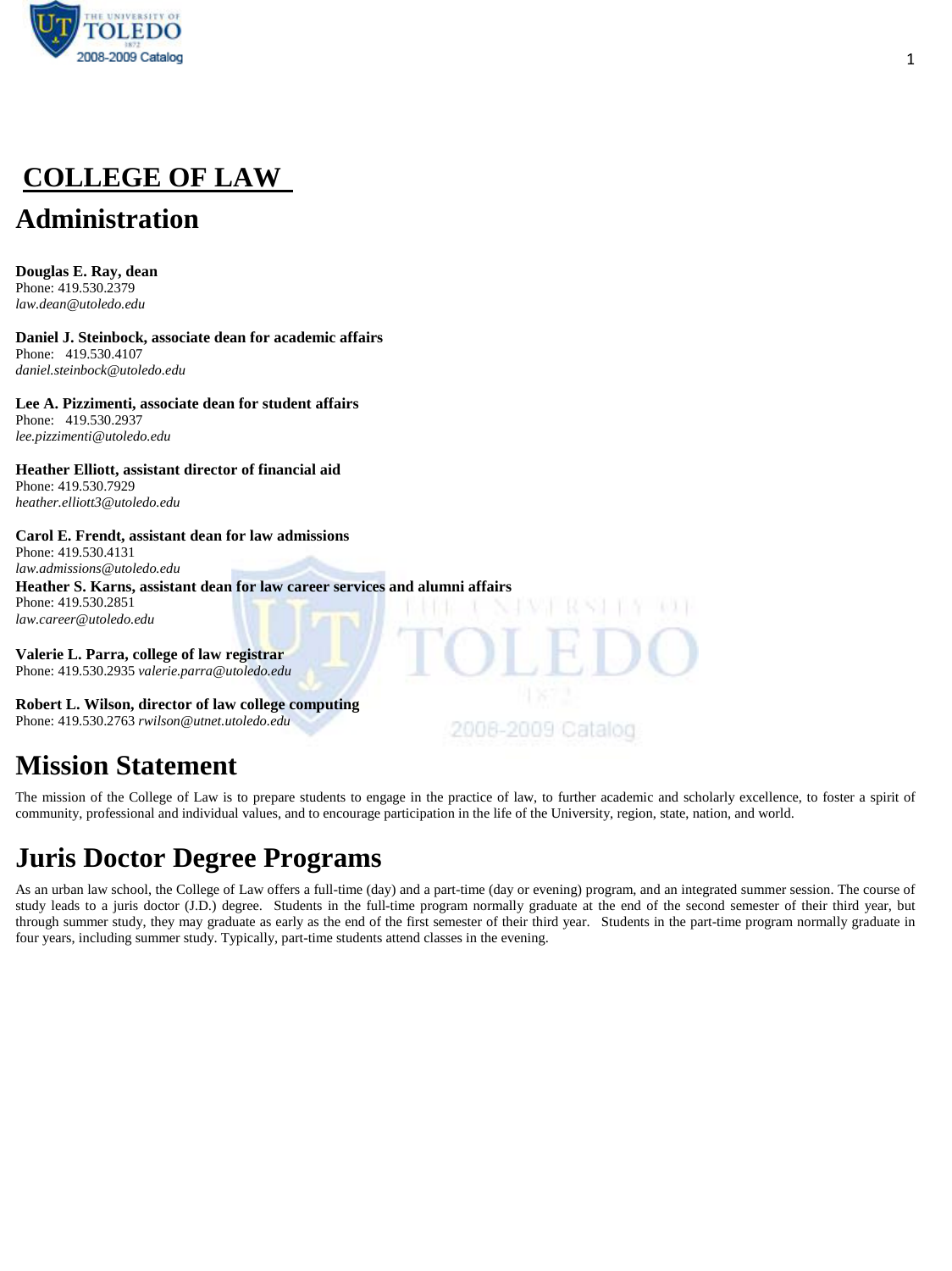

## **Academic Calendar**

Please refer to the College of Law's web site for the current academic calendar *http://www.utlaw.edu/students/calendar.htm.* 

## **Admission Process and Application Checklist**

The College of Law admits an entering class in the fall of each year. The College reserves the right to change, at any time, its entrance requirements and its rules with respect to admission, continuance in the college, and graduation.

#### **Preparation for Law School**

Applicants must have received or have completed all the requirements for a bachelor's degree from an accredited college or university before the first day of law classes. The College does not require any particular pre-law curriculum. However, an educational background including the humanities, history, the social sciences, mathematics, and language skills is important for the study of law. Students are urged to take elective work in English composition or creative writing in their undergraduate studies.

### **Admission Policy**

Admission decisions are the responsibility of the Admissions Committee. The Committee begins to review applications in December for admission to the next fall's entering class. Applications are reviewed and decisions are made on a continuing basis. Therefore, applications should be completed and submitted as early as possible. Applicants are notified of the decision by mail.

The Admissions Committee considers undergraduate grades and transcript; LSAT scores; recommendations; significant employment; post-graduate educational experience; extracurricular activities; special skills and talents; community service and involvement; and a personal statement if the ap-plicant chooses to submit one. In an effort to enhance diversity in the student body, the Admissions Committee also considers other factors.

### **Non-Discrimination Policy**

The University of Toledo is committed to a policy of equal opportunity in education, employment, membership and contracts, and no differentiation will be made based on race, color, religion, sex, age, national origin, sexual orientation, veteran status or the presence of a disability, except as man-dated by pertinent legal requirements.

#### **Students with Disabilities**

2006-2009 Catalog

The University of Toledo Office of Accessibility and the College of Law provide various support services and accommodations to students who qual-ify under The Americans with Disabilities Act (ADA). For more information contact the Office of Accessibility, The University of Toledo, Toledo, OH 43606-3390, Phone 419.530.4981.

#### **Application Checklist**

- Take the Law School Admission Test (LSAT). The LSAT generally must be taken within three years of the year the applicant proposes to enter the College of Law.
- Subscribe to Law School Data Assembly Service (LSDAS) and arrange to have transcripts sent to LSDAS from all colleges and universi-ties attended. The LSAT/ LSDAS Information Book maybe obtained from LSAC, Box 2000, Newtown, PA 18940-0998, Phone 215.968.1001 or *www.lsac.org*.
- Answer fully and accurately all questions on the application.
- We recommend that the application be submitted electronically through the Law School Admission Council at *www.LSAC.org*. However, a copy of the application can be downloaded at *www.utlaw.edu*, completed and submitted directly to the College of Law. If you would pre-fer that we mail you a copy, please call 419-530-4131.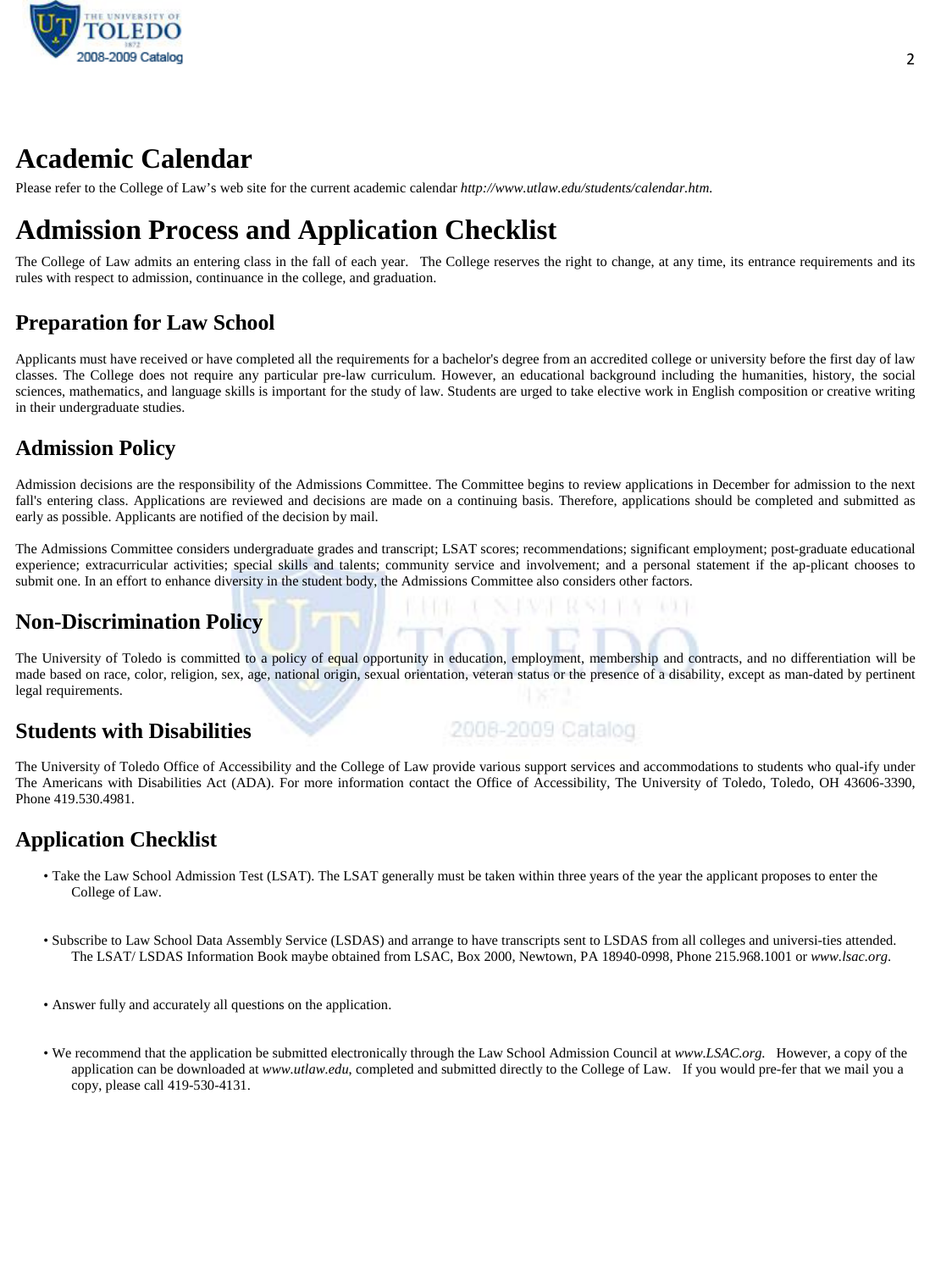

- Include a personal statement (optional).
- Submit two letters of recommendation. The College prefers that these letters be from college professors who can attest to your ability to en-ter a competitive professional program. If you are not a recent graduate, recommendations may be from persons familiar with your em-ployment record and achievements. Although you are not restricted to two letters, your file will be considered complete when two letters have been received. We recommend that letters of recommendation be submitted through the LSAC letter of recommendation service that serves all member schools. This service is included in your LSDAS Registration subscription. However, you may also send letters of rec-ommendation directly to the College of Law.
- Applicants for financial aid should submit the Free Application for Federal Student Aid (FAFSA) to the University Financial Aid Office as soon as possible after January 1.
- Check with the Admissions Office of the College of Law to be sure the application file is complete.

#### **Acceptance Deposit**

Each applicant who is accepted for admission must pay a non-refundable deposit in an amount and time specified by the College. This fee is applied to instructional fees at fall semester registration.

#### **Transfer Students**

A student in good standing at an ABA-approved law school may apply for admission to the College of Law. The amount of transfer credit recog-nized will be determined by the associate dean for academic affairs on an individual basis.

THE TENS PART RESIDENCE TO BE

#### **International Students**

An applicant whose prelegal work was taken in an institution located outside the United States may be admitted as a regular student after an evalua-tion of his or her record by an appropriate agency competent to evaluate foreign institutions, provided that this record meets the substance of the re-quirements for regular students. Such applicant will be admitted only after presenting adequate evidence to the College of his or her ability in the Eng-lish language. A person whose undergraduate work was taken outside the United States is reminded that the source of the degree may bear on eligibility to practice law in a particular state. Persons who are not American citizens are advised that the practices in various states may differ with regard to eligibility to be examined for admission to the bar, regardless of where their undergraduate and law degrees were obtained. 2006-2009 Catalog

#### **Special Students**

The College may admit people who would benefit professionally from law study to take selected courses as special students. Credit earned by a special student is not accepted toward a degree in law. Any person wishing to be so admitted must file with the College an application for admission, a tran-script of any college credit earned, and a written statement explaining how the study of particular law courses would be of benefit. Special students are subject to all requirements prescribed for regular students.

#### **Members of the Bar**

Members of the bar may be admitted to the classes of the College upon an application showing evidence of their prelegal education, legal education, and admission to the bar, providing they enroll without expectation of credit. If they desire credit, they must qualify in the usual manner as regular or special students.

#### **Auditing of Courses**

Persons who have a special need for a limited acquaintance with an area of law may be admitted to one or more classes in the college upon application with an accompanying statement of their situation and needs. Unless the applicant seeks admission as a regular or special student, status and privileges will be those of an auditor as defined by University rules and practices, and the student will receive no credit for attendance or work done pursuant to such enrollment.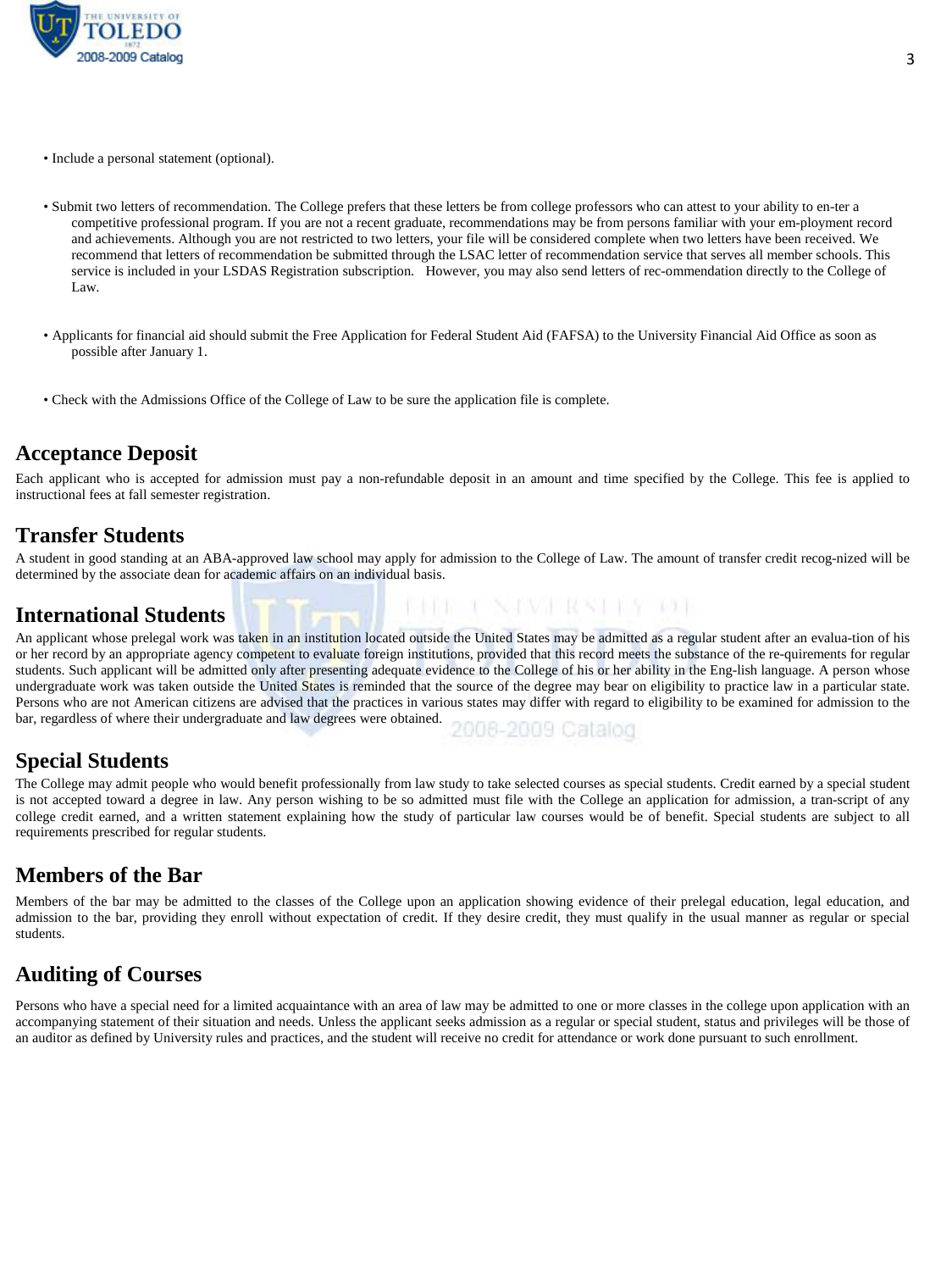

## **Financial Information**

#### **Fees**

Information relating to fees and withdrawals/refunds is available in the Finance Information Brochure, published by the Office of the Bursar and may be found at *www.bursarsoffice.utoledo.edu/FinanceBrochures.asp*.

#### **Financial Aid Application Procedures and Requirements**

All applicants for federal financial aid must file a Free Application for Federal Student Aid (FAFSA). The FAFSA should be completed online at *www.fafsa.ed.gov*. Financial aid will be awarded after a student is admitted to the College of Law. There is no set application deadline for federal finan-cial aid, but students should plan to submit their FAFSA by April of each year to ensure the timely receipt of financial aid funds. Further information can be obtained at *www.law.utoledo.edu/admissions/financial/index.htm* or contact the UT Law Financial Aid Office at 419.530.7929 or *heath-er.elliott3@utoledo.edu.* 

## **Academic Standards**

The grading system and graduation requirements in effect at the time this catalog was published are set forth below. The College reserves the right to change its grading system, graduation requirements and course offerings. For up-to-date information, see the College of Law student handbook at *http://www.utlaw.edu/students/handbook/index.htm.* 

#### **Grading System**

The grading scale of the College of Law is as follows:

| <b>Letter Grade Quality Points</b> |            |
|------------------------------------|------------|
| A 4.00                             |            |
| $B + 3.50$                         |            |
| <b>B</b> 3.00                      |            |
| $C+2.50$                           |            |
| $C$ 2.00                           |            |
| $D+1.50$                           |            |
| D 1.00                             | -2009 Cata |
| F0.00                              |            |
| $S^*$                              |            |
| $U$ **                             |            |
| PR ***                             |            |
| W ***                              |            |

 \*Credit earned; no effect on grade point average \*\*No credit; hours calculated into grade point average \*\*\*No effect on grade point average

#### **Repeating Courses**

A student who receives a grade of  $D+$ ,  $D$  or  $F$  in a required course must repeat the course.

A student may repeat a class that is not required if the student received a D+, D or F in the course. No student shall be permitted to repeat any course in which a grade of A, B+, B, C+ or C was received without the approval of the academic policy committee of a student's written request.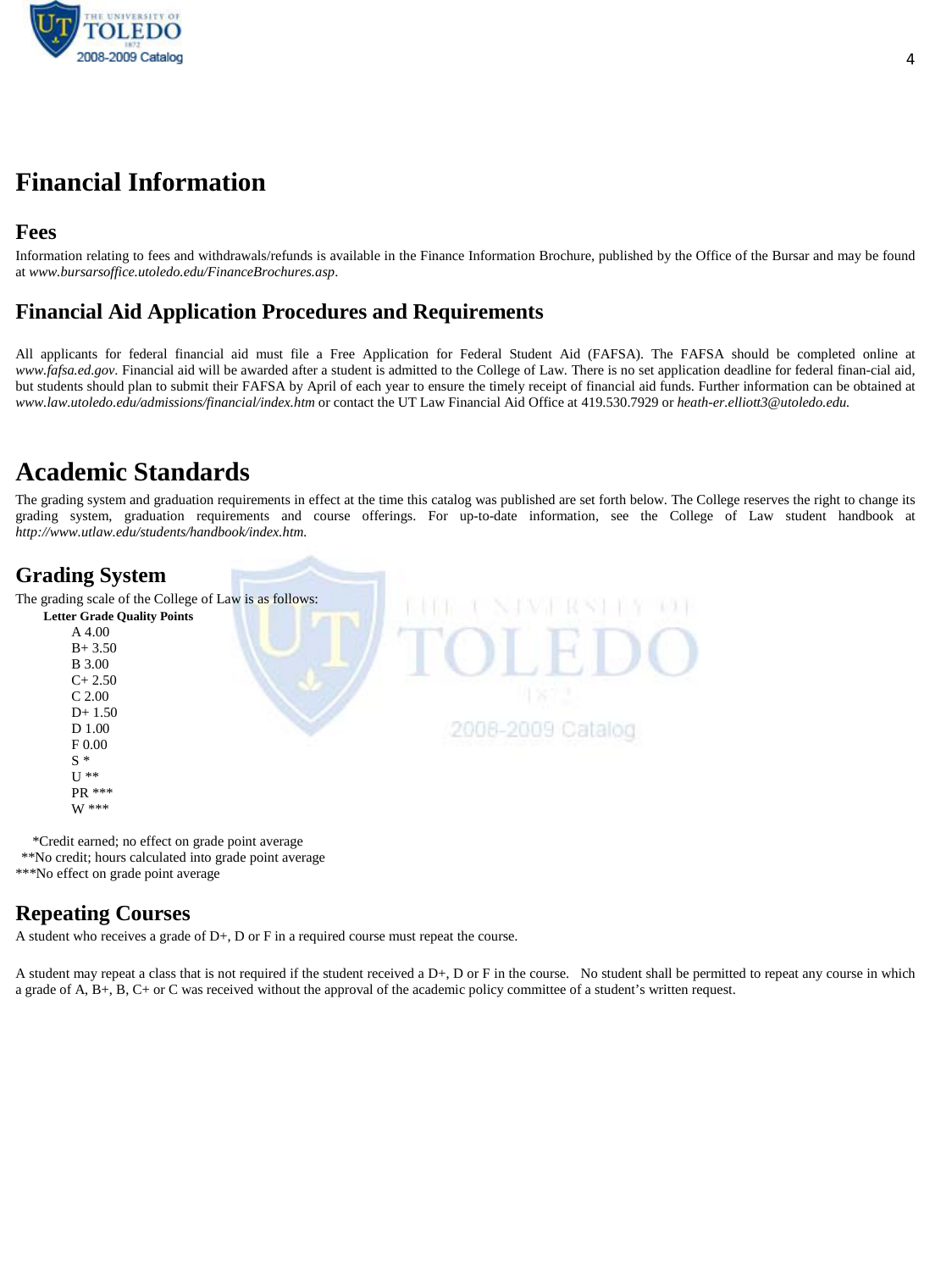

In the case of repetition of a course, the original grade earned and the grade earned on repetition shall be reported on the transcript and computed into the cumulative GPA. In the case of repetition of a course in which the original grade was D or above, no additional credit toward graduation is earned by repeating the course.

### **Eligibility to Continue**

Any student who at the end of any academic year fails to have a cumulative 2.0 GPA for all law work attempted is dismissed from the College.

## **Degree Requirements**

#### **Eligibility for Degree**

To be eligible for a juris doctor degree, a student must earn 89 credit hours, satisfactorily complete all required courses with a grade of C or better, satis-fy both the professional skills requirement and the upper level writing requirement, achieve a cumulative GPA of 2.0 or better on all course work at-tempted, and complete the course of study no earlier than 24 months and no later than 84 months after commencing law study.

### **Juris Doctor Degree**

The juris doctor (J.D.) will be conferred on each student who meets the degree requirements set forth above.

In recognition of superior scholarship, a juris doctor degree may be granted with special honors as follows:

*Summa cum laude* Cumulative GPA of at least 3.9 *Magna cum laude* Cumulative GPA of at least 3.6 *Cum laude* Cumulative GPA of at least 3.3

#### **Course Load**

The normal course load is regulated by the academic rules of the College relating to maximum and minimum course loads. A student in the full-time pro-gram cannot take more than 16 hours or fewer than 10 hours in any semester without special permission. A student in the part-time program cannot take more than 10 hours or fewer than 8 hours in any semester without special permission. During the summer term full-time students may take a maxi-mum of 10 hours and part-time students may take a maximum of 7 hours. There is no minimum course load requirement for students in either program during the summer term.

### **Required Courses and Additional Requirements**

|                               | All students must successfully complete the following Required Courses with a grade of C or better: |                   |
|-------------------------------|-----------------------------------------------------------------------------------------------------|-------------------|
| <b>Basic Required Courses</b> |                                                                                                     | 2008-2009 Catalog |
|                               |                                                                                                     |                   |
|                               |                                                                                                     |                   |
|                               |                                                                                                     |                   |
|                               |                                                                                                     |                   |
|                               |                                                                                                     |                   |
|                               | & Appellate Advocacy I  3 credit hours Legal Research Writing                                       |                   |

Upper Level Required Courses

| Legal Ethics and Professional Responsibility  3 credit hours |  |
|--------------------------------------------------------------|--|

#### Professional Skills Requirement

Students who entered the College August 2006 and beyond must earn two credit hours in a course designated as including substantial instruction in professional skills with a grade of C or better. Please go to the following link for a list of courses *www.utlaw.edu/students/ulw.htm*.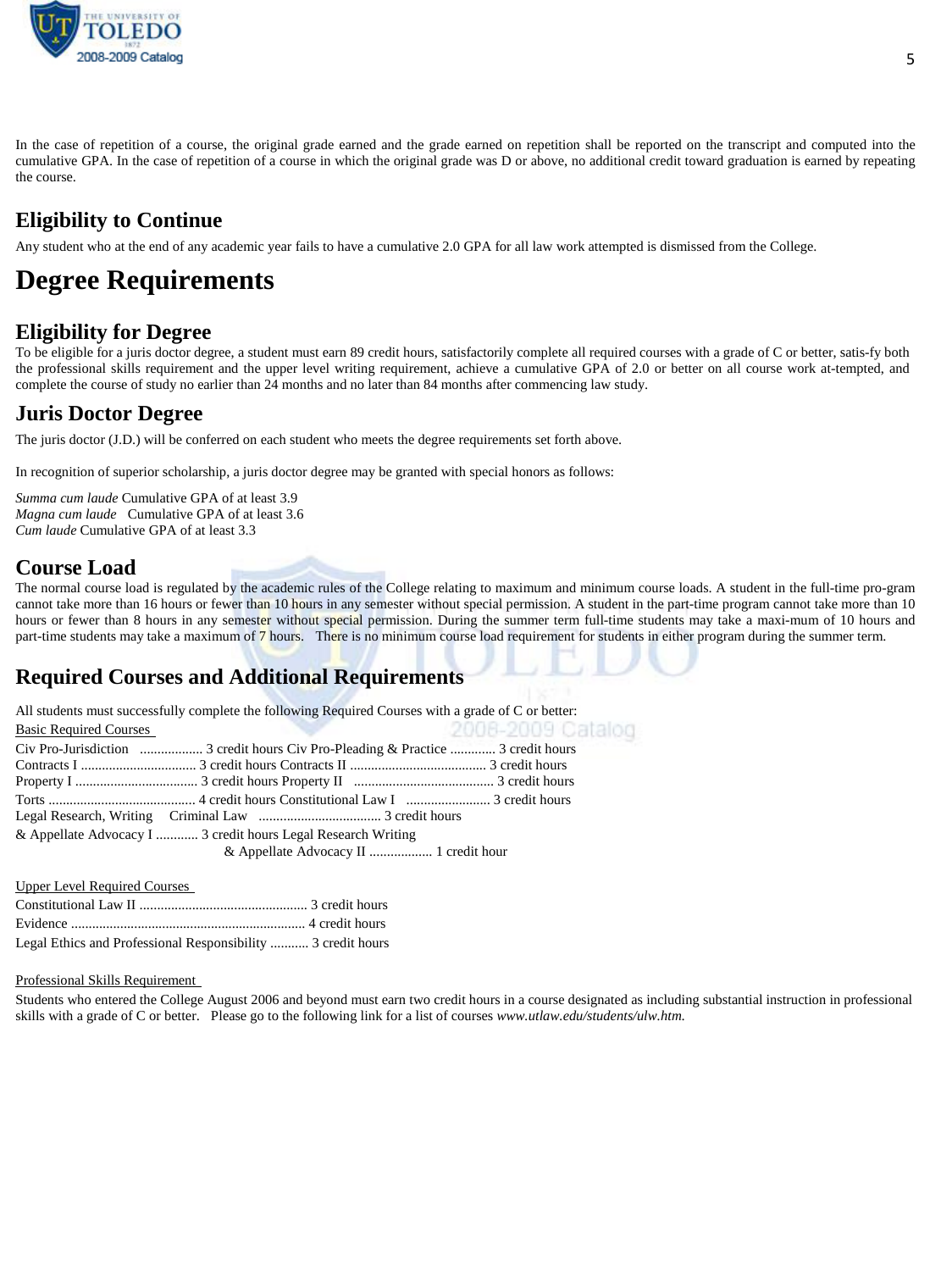

#### Upper Level Writing Requirement

Students who began law studies before August 2007 must earn five writing units, at least two of which include a research component. No writing units with a research component may be earned until the student has completed 30 credit hours of course work. To earn a writing unit, the student must achieve a grade of "satisfactory" or "honors" on the writing project.

Students who began law studies in or after August 2007 are required to enroll in and pass with a grade of C or better two (2) courses in Advanced Research and Writing. No student may enroll for more than one Advanced Research and Writing course in any one semester. Students who enroll in and receive a grade of S in Law Review, or enroll in and receive a grade of C or better in an Independent Study, Honors Independent Study or a course listed at registration as a Seminar will be deemed to have completed one (1) of the two required Advanced Research and Writing course re-quirements.

#### **Standard Program Courses**

Although not required for graduation, a standard program of upper-level courses has been designated to give students core course material coverage. A student should be aware that most of the essential standard program courses cover subjects that tend to be tested on the Ohio and other state bar ex-aminations. In the past, students who have avoided essential standard program courses have had difficulty passing the Ohio and Michigan bar exams. If a student intends to take the bar in another state, he or she should determine which subjects are covered on that bar and take the corresponding courses.

A. **Essential Standard Program Courses** (tested on Ohio and most other bar exams)

LAWG 9010 Business Associations LAWG 9110 Commercial Paper LAWG 9210 Criminal Procedure-Investigations LAWG 9610 Secured Transactions LAWG 9710 Trusts & Estates

B. **Recommended Standard Program Courses** (recommended for the practice of law)

LAWG 9030 Administrative Law LAWG 9500 Federal Income Tax

#### **Advanced Courses**

Advanced courses are offered to second- and third-year full-time students and to part-time advanced students. In most years, several new or experimental courses are offered.

## **Additional Programs**

2006-2009 Catalog

#### **Certificate of Concentration Program**

The College of Law Certificate of Concentration Program permits qualifying students to earn a certificate of concentration in one of five areas: Criminal Law, Environmental Law, Intellectual Property Law, International Law, and Labor & Employment Law. To be eligible to receive a certificate of con-centration with the juris doctor degree, a student must have completed a number of designated upper-level core and related law school courses appropri-ate to the area, with a grade point average of at least 3.0 in the courses. Information is on the web at *http://www.utlaw.edu/students/concentrations.htm.*

#### **Joint Dual Degree Programs**

The University offers four joint dual degree programs in which students may earn a juris doctor degree from the College of Law and a specialized mas-ter's degree from another college, as follows: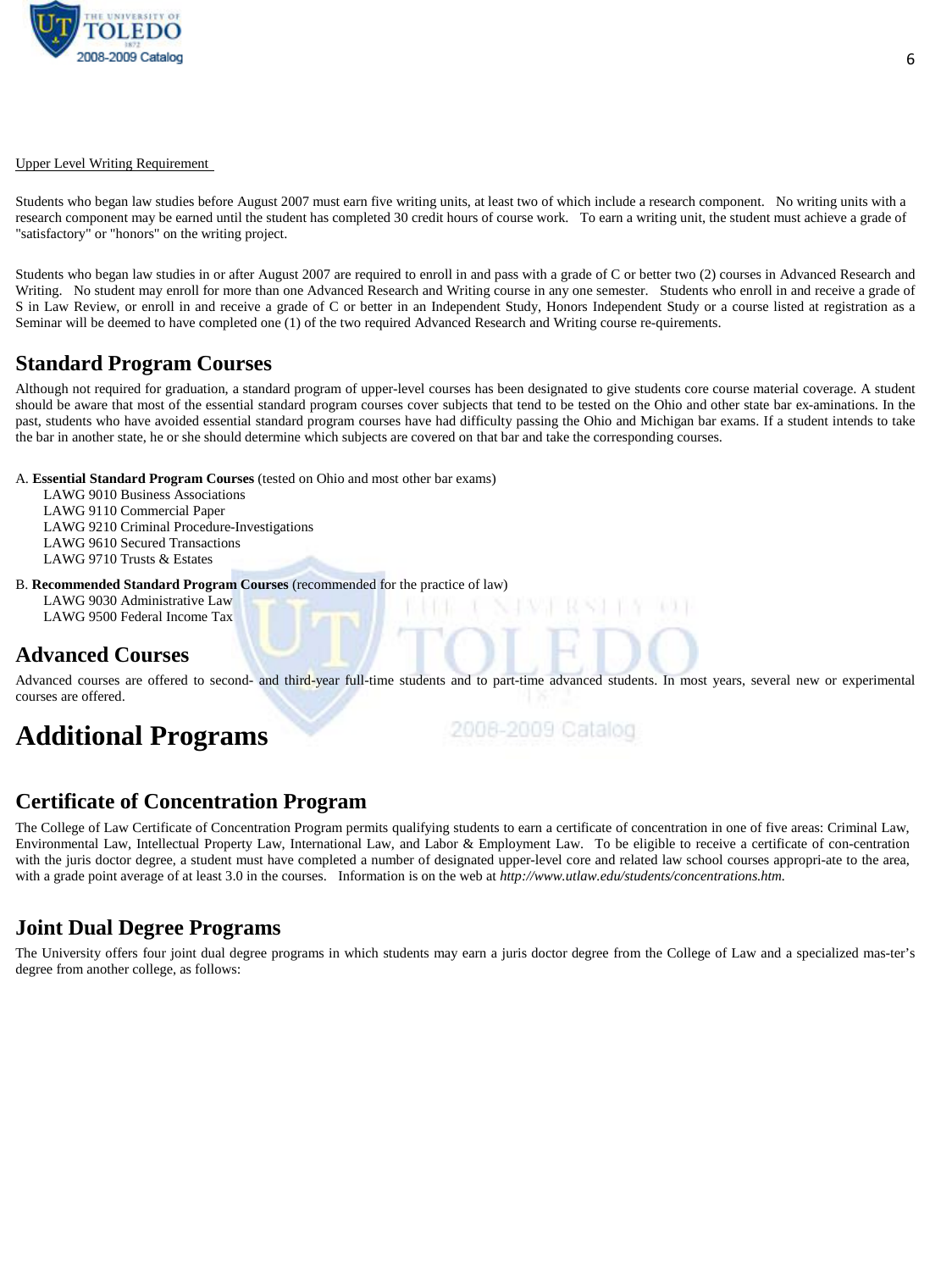

- ∗ With the College of Business Administration, the joint juris doctor/master of business administration. The program is intended for students with undergraduate degrees in business administration, or the equivalent, earned through the completion of up to 10 prerequisites.
- ∗ With the College of Arts and Sciences department of political science and public administration, the joint juris doctor/master of public adminis-tration. The program is designed for students who wish to earn a juris doctor and to prepare themselves for administrative and regulatory positions in public and in private, nonprofit organizations.
- ∗ With the College of Engineering, the joint juris doctor/master of science in engineering. The program is designed to provide a student who wants to pursue a specialized legal practice, such as patent law, with technical, science-based knowledge and skills to complement his or her legal edu-cation.
- ∗ With the College of Health Science and Human Service department of criminal justice, the joint juris doctor/master of arts in criminal justice. The program is designed for students who want to practice law in the criminal justice system, be employed as administrators within the system, or to teach criminal justice in a post-secondary institution.

Upon completion, each joint dual degree program results in the granting of two degrees, a juris doctor (law) degree, and a master's degree in the spe-cialized area.

In each program, a duly enrolled joint dual degree student may apply up to 12 credit hours earned in approved courses in the College of Law toward the master's degree as well as toward the juris doctor degree. In addition, the student may apply up to 12 credit hours earned in approved courses in the master's program, with a grade of B or better, toward the juris doctor degree as well as toward the master's degree. In this way, most students enrolled in a joint dual degree program can complete requirements for both degrees in one semester of additional course work beyond the three full-time academic years (a total of 89 credit hours) to complete the requirements for the juris doctor degree alone.

In general, each college is responsible for administering its own degree programs. To enroll in a joint dual degree program, a student must apply sepa-rately for admission to the College of Law and to the college offering the master's program. All of the joint dual degree programs require admission to the College of Law and successful completion of all the basic required law school courses (normally, one academic year for full-time students, and the first two academic years for part-time students) before enrollment in the master's program as a part of a joint dual degree program. No credit will be granted by the College of Law toward a juris doctor degree for courses taken before enrollment in the College of Law, except for transfer credit for courses taken in another accredited law school. A student may apply for admission to the college offering the master's program after the student has enrolled in the College of Law.

#### **College of Law Credit for Courses in Graduate Degree Programs**

At the discretion of the College of Law, a College of Law student who has successfully completed the basic required courses in the College of Law and who has formally enrolled in a UT graduate degree program that is not a part of an existing joint dual degree program may be granted up to 12 credit hours toward the juris doctor degree from College of Law-approved UT graduate courses in which the student has earned a grade of B or better. The College of Law will not grant credit toward the juris doctor degree for any course taken before enrollment in the College of Law or for any course not approved for College of Law credit in advance of the student's enrollment.

It is within the discretion of the other UT college whether to grant the student credit toward its degree for any courses completed by the student in the College of Law.

## **Clinical Programs**

The College of Law offers an array of clinical opportunities for full- and part-time upper-level students. The clinical programs place students in super-vised settings to explore what it is like to be a practicing lawyer.

Each clinic provides individualized and small group instruction in legal institutions and the lawyering process, as well as practical, hands-on, real-life experience in a carefully selected legal environment. The object of the clinical programs is to create a rigorous and dynamic educational experience where students "learn by doing."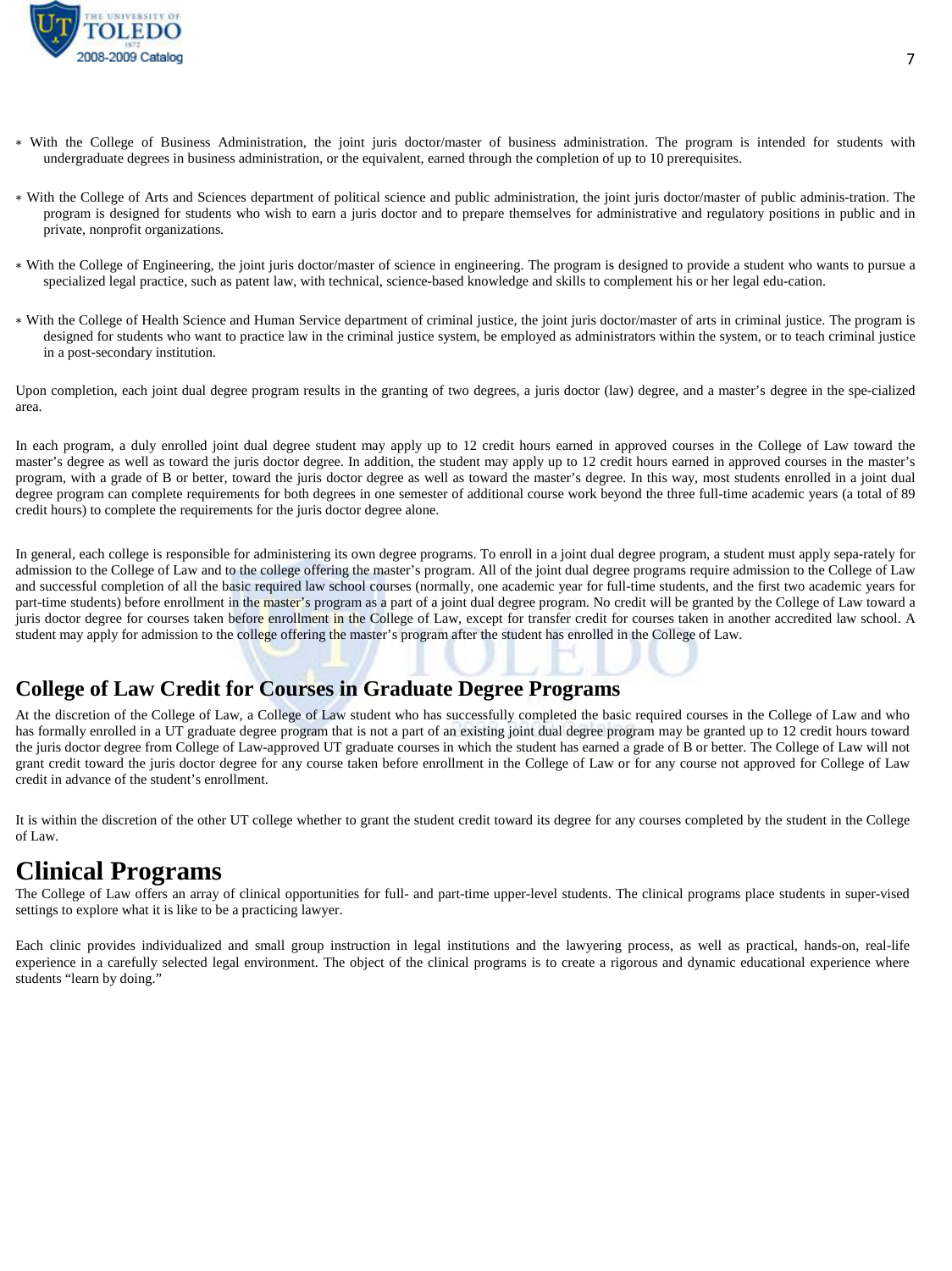

#### **Public Service Externship Clinic**

The Public Service Externship Clinic involves a field placement in which students are assigned to various public service legal placements, including state and federal judges, the United States Attorney's Office, the local office of the Ohio Attorney General, Counsel for Toledo City Council, legal services offices, the public defender and other public service attorneys and legal programs. Out-of-town placements are available during the summer term. There is also a classroom component.

Although compensation is not allowed, reimbursement for expenses is permitted. The course is graded on a pass-fail basis. Students receive one hour of credit for every 56 hours of fieldwork per term. A maximum of four credit hours are allowed in the fall and spring terms and a maximum of six in the summer term.

#### **College of Law Legal Clinic**

The College of Law Legal Clinic is a one-semester, two- to six-credit-hour course in which student interns provide direct legal representation, under the supervision of clinical faculty, usually to clients within the community who cannot afford to hire private legal counsel. The legal clinic combines a struc-tured classroom curriculum with individualized instruction and collaborative learning opportunities.

Current practice opportunities in the legal clinic include civil rights, housing, immigration and asylum, family law, social security disability, real estate, contracts, tort defense, elder law, nonprofit community work, and sexual orientation law.

Under supervision, student interns are responsible for all aspects of their clients' cases, including interviewing, counseling, research, discovery, negotia-tion, pleading and motion practice, alternative dispute resolution, court appearances, trial preparation and practice, and appeals.

#### **Dispute Resolution Clinic**

The College of Law Dispute Resolution Clinic is a one-semester, two- to four-credit-hour course open to all second- and third-year law students. The clinic provides students with the opportunity to learn mediation skills and apply these skills while mediating actual cases in various courts throughout northwest Ohio. There is also a classroom component.

In order to serve as mediators, students are required to participate in a two-day basic mediation training, which is offered the week prior to the start of each semester. This 16-hour course meets the basic training requirements set forth by the Supreme Court of Ohio for mediators.

#### **Criminal Law Practice Program**

The Criminal Law Practice Program Clinic offers students opportunities to prosecute criminal cases in Ohio and Michigan courts. Local prosecutors and faculty provide students instruction and feedback in interviewing victims and witnesses, negotiating pleas, and preparing and conducting trials. Stu-dents may enroll for six or four credit hours. In the six-credit-hour offering, students spend two days per week in fieldwork. In the four-credit-hour offer-ing, students spend a day and a half per week in fieldwork. Students attend one class per week, which features lectures, simulations and discussion on prosecutorial skills and ethics.

Completion of the course in Evidence is a prerequisite for enrollment. Students interested in Ohio placements must apply for Legal Intern certifica-tion from the Supreme Court of Ohio under Rule II of the Supreme Court of Ohio Rules for the Government of the Bar. Students should see the Regi-strar of the College of Law for application forms.

#### **Domestic Violence Clinic**

The Domestic Violence Clinic is a one-semester, four-credit-hour course in which students provide legal assistance to clients who experience interper-sonal violence. Students are required to spend 10 hours per week in the clinic office, in addition to two classroom sessions per week.

In order for students to appear in court on behalf of their clients, they must have completed 59 semester hours and obtained a Legal Intern certificate. Students who have not completed 59 semester hours or obtained a Legal Intern certificate may enroll in the Domestic Violence Clinic with the instruc-tor's permission.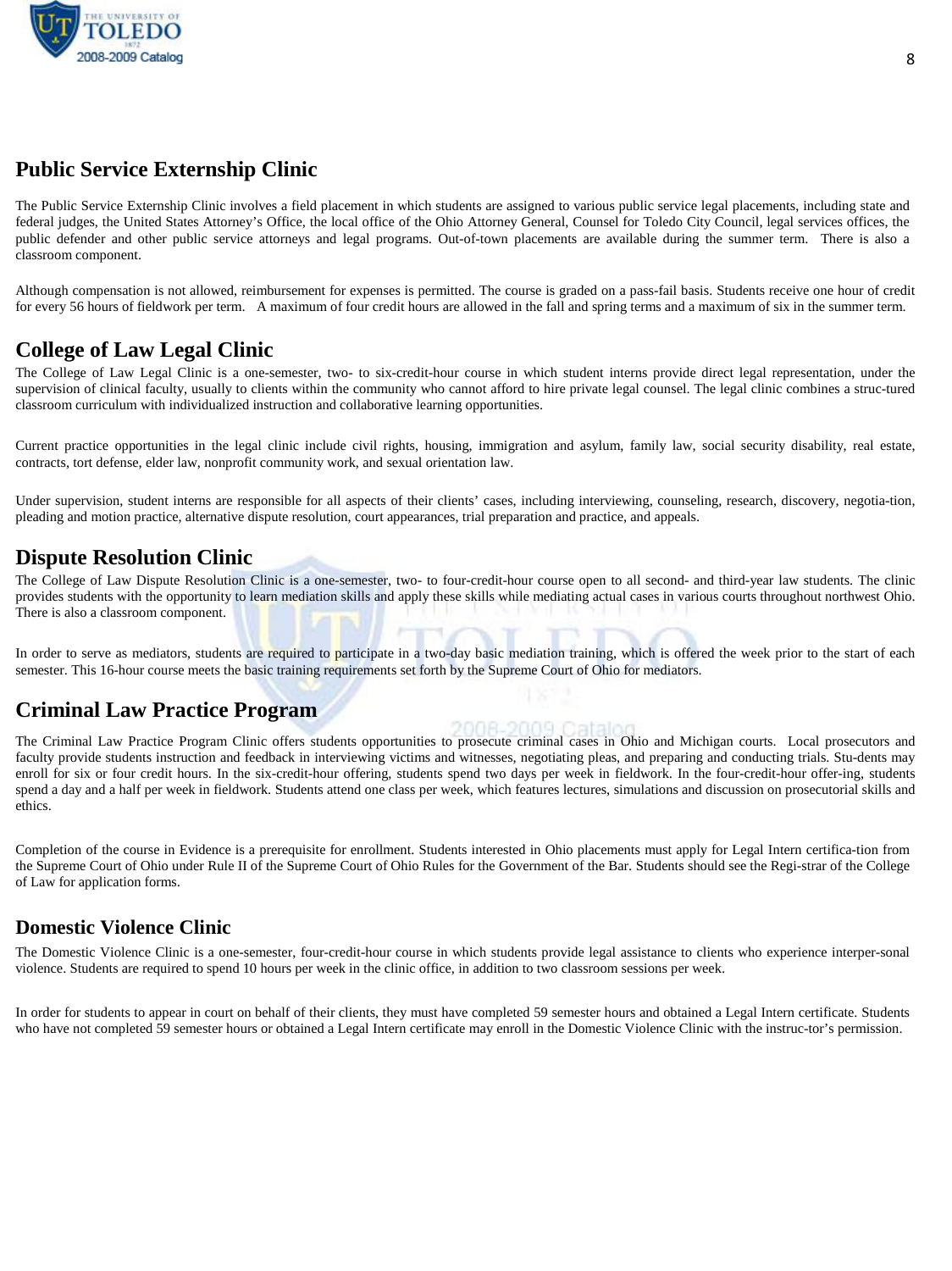

## **Inns of Court**

The Professionalism Committee of the Toledo Bar Association, in affiliation with the College of Law, is chartered as an American Inns of Court chap-ter.

The inn concept is modeled after the English apprenticeship system of barristers and students. Judges, trial lawyers, law professors and law students meet to share experiences, offer lectures and educate each other on professionalism, ethical awareness and advocacy. New student members are inducted each year from nominations within the chapter and the College of Law.

#### **The Legal Institute of the Great Lakes**

The Legal Institute of the Great Lakes is a multi-disciplinary research and education center affiliated with the College of Law. It supports research, main-tains publications, and sponsors conferences on legal, economic and social issues of particular importance to the Great Lakes region of the United States and Canada. The Institute's annual Great Lakes Water Conferences each fall are widely acclaimed.

#### **Admission to the Bar**

A degree from The University of Toledo College of Law meets the legal education requirements for the practice of law in every state in the United States. Before enrolling in law school, however, the student should determine whether the state in which he or she intends to practice has special requirements for admission to the bar concerning prelegal training, domicile, filing notice of intent to practice before entering law school, certification of character and fitness, appointment of a preceptor, law school curriculum, etc. Students are responsible for ascertaining and meeting these requirements.

#### **Registration with the Supreme Court of Ohio and the Ohio Bar**

Students who intend to practice in Ohio should file a fully executed "Application to Register as a Candidate for Admission to the Practice of Law" with the Supreme Court of Ohio by Nov. 15 of their second year. This questionnaire must be filed together, with a non-refundable registration fee of \$60, with the Supreme Court of Ohio and a non-refundable fee of \$150 with the National Conference of Bar Examiners. Additional fees of \$150 and \$50 will be required if the registration is not filed by Nov. 15 of a student's second year. Fees are subject to change.

A separate application must be filed with the Supreme Court of Ohio to sit for the Ohio bar examination. Application deadlines are Nov. 1 for the February bar exam and April 1 for the July bar exam. There is a non-refundable fee of \$275 required with the application and a non-refundable fee of \$20 for the Multistate Performance Test. These fees are subject to change. Registration and application forms are available online at *www.sconet.state.oh.us-/admissions.* 

2008-2009 Catalog

## **College of Law Faculty and Instructional Staff**

**Terrell A. Allen**, 2000, director and legal research and writing professor B.A., B.S.W., University of Mississippi; M.S.W., Washington University, St. Louis; J.D., University of Michigan

**John A. Barrett**, 1995, associate professor B.A., Amherst College; J.D., Harvard University

**Lesa Byrnes**, 2007, legal research and writing professor B.A., Oakland University; M.A., New York University J.D., Wayne State University

**Bruce A. Campbell**, 1979, professor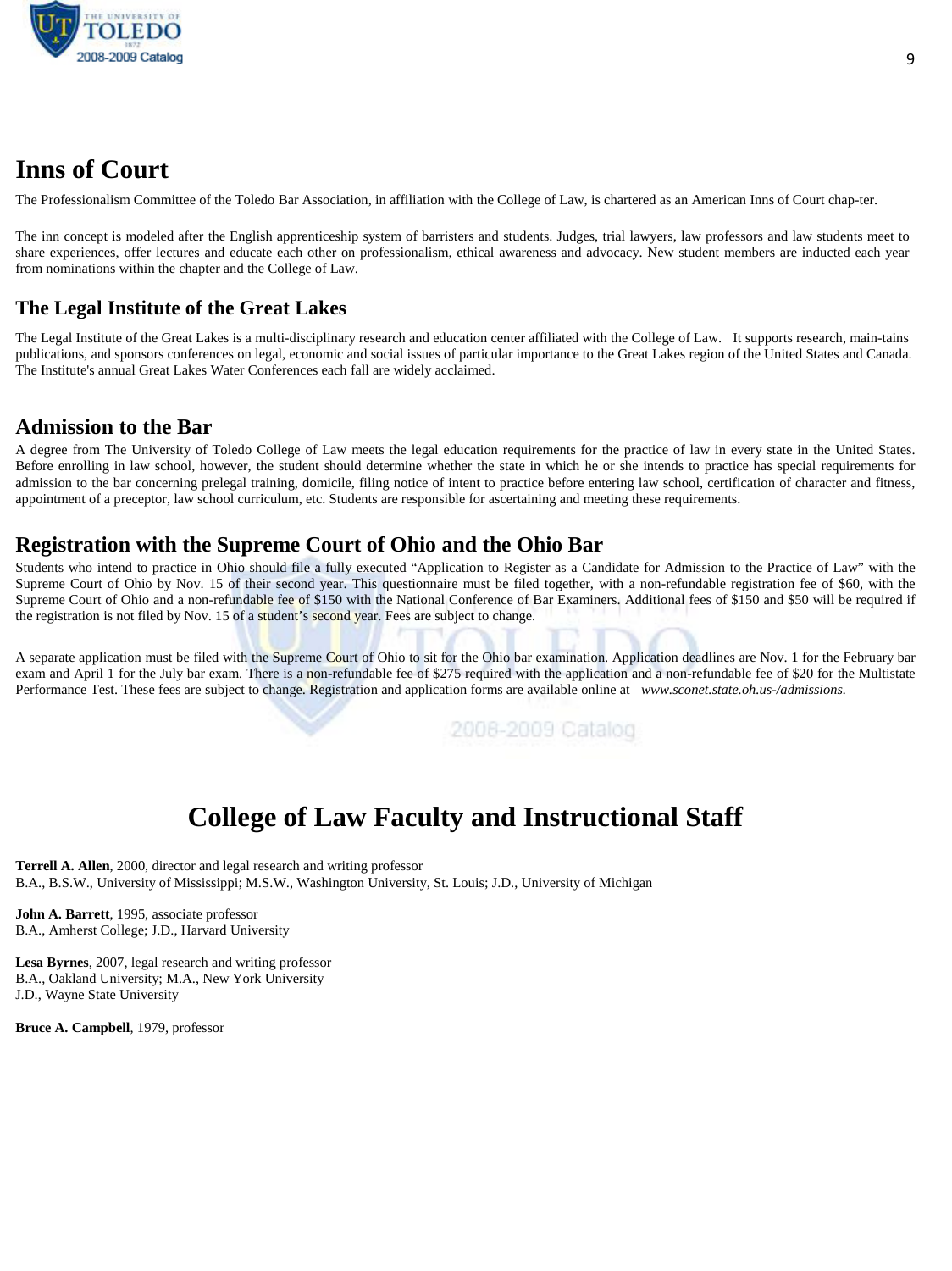

B.A., DePauw University; Ph.D., Michigan State University; J.D., University of Michigan

**Douglas K. Chapman**, 1980, professor B.S., Ohio State University; J.D., Ohio Northern University

**Benjamin G. Davis**, 2003, associate professor B.A., Harvard College; J.D.-MBA, Harvard Law School-Harvard Business School

**Gabrielle Davis**, 1996, clinical professor B.A., Siena Heights College; J.D., The University of Toledo

**Beth A. Eisler**, 1987, professor A.B., J.D., George Washington University

**Maara Fink**, 1999, clinical professor B.A., Clark University; J.D., The University of Toledo

**Llewellyn J. Gibbons**, 1998, associate professor B.A., State University of New York - New Paltz; J.D., Northeastern University; LL.M. [LE], Temple University; LL.M. [I.P.], Franklin Pierce

**Rick Goheen**, 2007, director, LaValley Law Library, and assistant professor B.A., The University of Toledo; J.D., University of Cincinnati; M.S.L.S. (Master of Science in Library Science) University of Kentucky

**Melissa Hamilton**, 2007, assistant professor B.A., University of South Florida; J.D., University of Texas at Austin; Ph.D., University of Texas at Austin

**Robert J. Hopperton**, 1978, professor B.A., Baldwin-Wallace College; M.A., The University of Toledo; J.D., Ohio State University

**Bruce M. Kennedy,** 1993, associate professor A.B., University of Michigan; J.D., University of Minnesota; A.M.L.S., University of Michigan

**Robin M. Kennedy**, 1973, associate professor A.B., University of Notre Dame; J.D., Case Western Reserve University

**Kenneth E. Kilbert**, 2006, associate professor B.A., Bethany College; J.D., University of Pittsburgh School of Law

**James M. Klein**, 1971, professor A.B., University of Michigan; J.D., Case Western Reserve University

**Jessica Knouse**, 2007, assistant professor B.A., Boston University; J.D., Albany Law School of Union University; LL.M., Yale Law School

**Susan R. Martyn**, 1980, Stoepler Professor of Law and Values B.A., St. Olaf College; J.D., Marquette University

**Katherine Raup O'Connell**, 2005, legal research and writing professor B.A., Wittenberg University; J.D., The Ohio State University

**Lee A. Pizzimenti**, 1985, professor and associate dean B.G.S., University of Michigan; J.D., Wayne State University

**Nicole Buenocore Porter**, 2007, associate professor B.A., Michigan State University; J.D., University of Michigan

**Marilyn F. Preston**, 1995, legal research and writing professor B.A., Emory University; J.D., Hastings College of Law - San Francisco 2008-2009 Catalog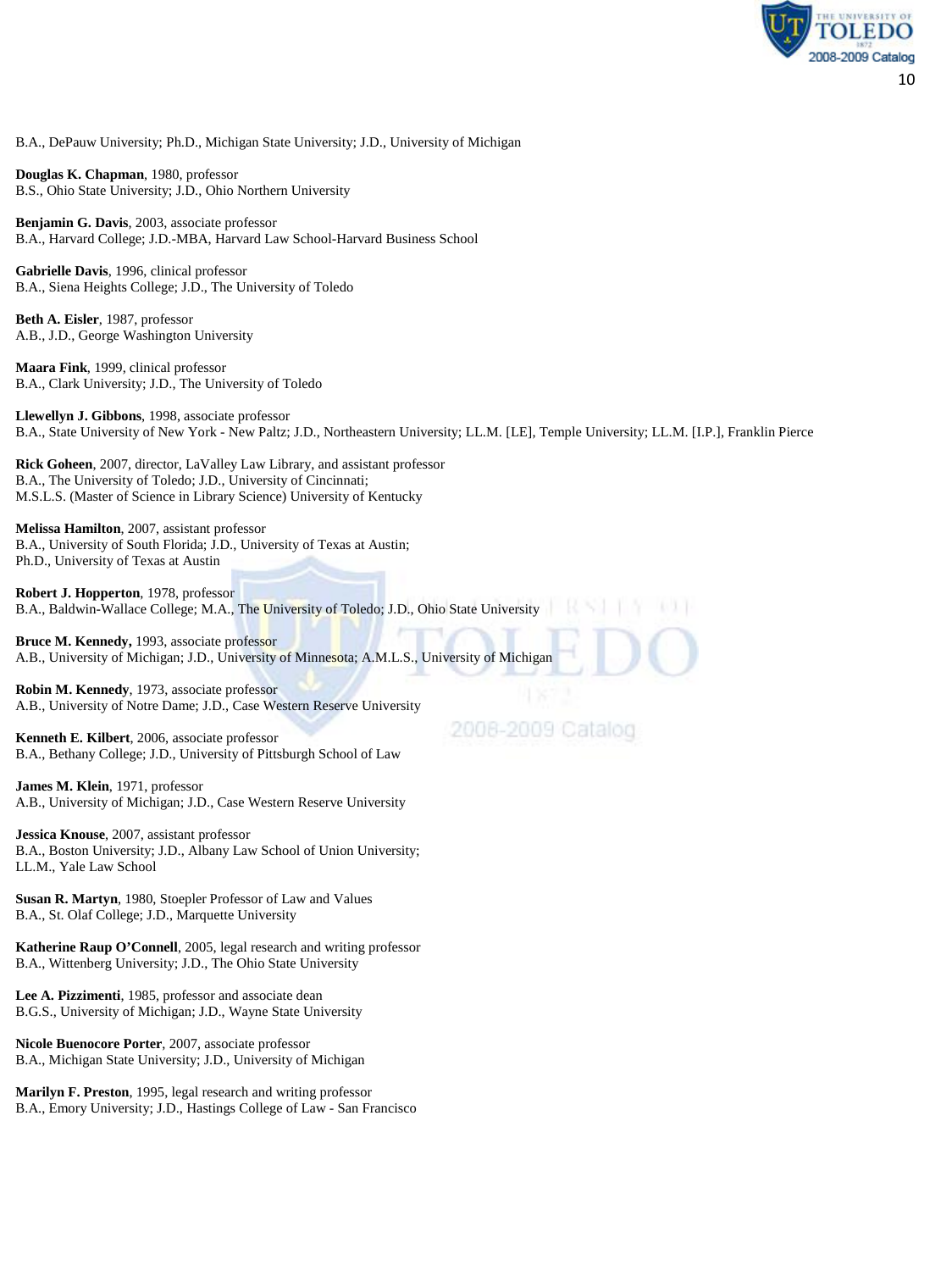**Geoffrey C. Rapp**, 2004, associate professor A.B., Harvard College; J.D., Yale

**Douglas E. Ray,** 2006 (also 1981-1999), professor and dean B.A., University of Minnesota; J.D., Harvard

**William M. Richman**, 1976, Distinguished University Professor B.A., University of Pennsylvania; J.D., University of Maryland

**Robert S. Salem**, 1994, clinical professor B.A., J.D., The University of Toledo

**Joseph E. Slater**, 1999, Balk Professor of Law and Values B.A., Oberlin College; J.D., University of Michigan; Ph.D., Georgetown University

**Daniel J. Steinbock**, 1985, Anderson Professor of Law and Values, and associate dean B.A., J.D., Yale University

**Lee J. Strang**, 2008, associate professor B.A., Loras College; J.D., University of Iowa College of Law; LL.M., Harvard Law School

**James E. Tierney**, 1988, professor B.A., Rutgers College; J.D., LL.M., New York University

**Rebecca E. Zietlow**, 1995, Fornoff Professor of Law and Values B.A., Barnard College, Columbia University; J.D., Yale Law School

#### EMERITUS AND SUPERANNUATE FACULTY

**Roger W. Andersen**, 1979, professor emeritus B.A., Knox College; J.D., University of Iowa; LL.M., University of Illinois

**Rhoda L. Berkowitz**, 1974, professor emerita A.B., Mount Holyoke College; LL.B., Yale University

Henry J. Bourguignon, 1974, Distinguished University Professor Emeritus 2000 - 2009 Catalog A.B., M.A., Loyola University; Ph.D., J.D., University of Michigan

**Richard W. Edwards Jr.,** 1970, professor emeritus B.A., J.D., Cornell University

**Howard M. Friedman**, 1970, Distinguished University Professor of Law Emeritus B.A., Ohio State University; J.D., Harvard University; LL.M., Georgetown University

**Michael G. Kadens**, 1976, professor emeritus A.B., University of Michigan; J.D., Stanford University

**Frank S. Merritt**, 1977, professor emeritus B.A., Hiram College; J.D., Case Western Reserve University

**Gerald P. Moran**, 1974, professor emeritus B.S., University of Scranton; J.D., Catholic University of America; LL.M., George Washington University

**Anthony A. Morano,** 1964, professor emeritus B.A., Amherst College; LL.B., Fordham University

**Albert T. Quick**, 1995, professor and dean emeritus B.A., University of Arizona; M.A., Central Michigan University; J.D., Wayne State University; LL.M., Tulane University